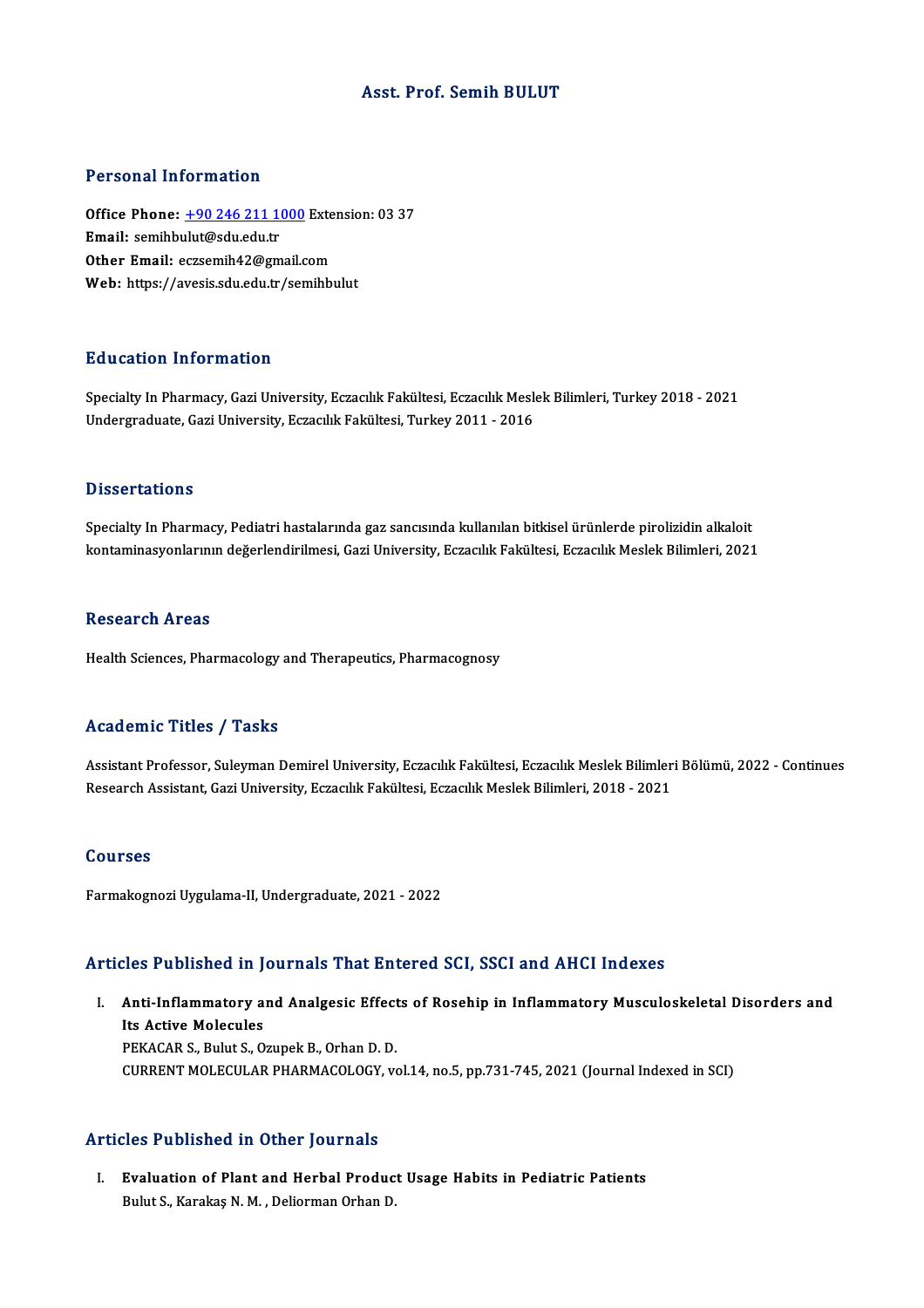Sağlık ve Toplum, vol.31, no.2, pp.172-180, 2021 (Other Refereed National Journals)<br>An Investigation of the Samples Sald as Cariandar in the Market in Torma

- II. An Investigation of the Samples Sold as Coriander in the Market in Terms of the European<br>Pharmacopoeia Criteria Sağlık ve Toplum, vol.31, no<br>An Investigation of the S<br>Pharmacopoeia Criteria<br><sup>Hluteg E. Bulut S. Doliarma</sup> Ulutaş E., Bulut S., Deliorman Orhan D. P<mark>harmacopoeia Criteria</mark><br>Ulutaş E., Bulut S., Deliorman Orhan D.<br>Mersin Üniversitesi Tıp Fakültesi Lokman Hekim Tıp Tarihi ve Folklorik Tıp Dergisi, vol.11, no.3, pp.492-501, 2021<br>(International Pefereed University Journal Ulutaş E., Bulut S., Deliorman Orhan D.<br>Mersin Üniversitesi Tıp Fakültesi Lokman He<br>(International Refereed University Journal)<br>Investigation of the usage of berbal nr. Mersin Üniversitesi Tip Fakültesi Lokman Hekim Tip Tarihi ve Folklorik Tip Dergisi, vol.<br>(International Refereed University Journal)<br>III. Investigation of the usage of herbal products during the Covid-19 pandemic<br>Pulut S.
- (International Refereed University Journal)<br>Investigation of the usage of herbal products d<br>Bulut S., Sahin B. O. , YILMAZ DEMİRCİ N., Orhan D. D.<br>JOURNAL OF RESEARCH IN RHARMACY vel 25 no 6 1 Investigation of the usage of herbal products during the Covid-19 pandemic<br>Bulut S., Sahin B. O. , YILMAZ DEMİRCİ N., Orhan D. D.<br>JOURNAL OF RESEARCH IN PHARMACY, vol.25, no.6, pp.913-919, 2021 (Journal Indexed in ESCI)<br>HA Bulut S., Sahin B. O. , YILMAZ DEMİRCİ N., Orhan D. D.<br>JOURNAL OF RESEARCH IN PHARMACY, vol.25, no.6, pp.913-919, 2021 (J<br>IV. HARPAGOPHYTUM PROCUMBENS VE FİTOTERAPİDE KULLANIMI

# JOURNAL OF RESEARCH IN PHARMACY,<br>HARPAGOPHYTUM PROCUMBENS V.<br>Açıkgöz Z., Bulut S., Deliorman Orhan D.<br>Ankara Üniversitesi Estacılık Fakültesi D. Ankara Üniversitesi Eczacılık Fakültesi Dergisi, vol.44, no.3, pp.517-533, 2020 (International Refereed University<br>Journal) Açıkgöz Z., Bulut S., Deliorman Orhan D.

# Books&Book Chapters

ooks & Book Chapters<br>I. Menopozal Dönemde Kullanılan Fitoterapötiklerde Güncel Gelişmeler<br>Rulut S Menope<br>Menope<br>Bulut S.

Menopozal Dönemde Kullanılan Fitoterapötiklerde Güncel Gelişmeler<br>Bulut S.<br>in: Sağlık Bilimlerinde Araştırma ve Değerlendirmeler, Cem Evereklioğlu, Editor, Gece Kitaplığı, Ankara, pp.61-76,<br>2021 Bulut<br>in: Sağ<br>2021 in: Sağlık Bilimlerinde Araştırma ve Değerlendirmeler, Cem Evereklioğlu, Editor,<br>2021<br>II. Akne vulgaris ve alopeside kullanılan tıbbi bitkiler ve Gıda Takviyeleri<br>Delierman Orban D. Bulut S.

2021<br>**Akne vulgaris ve alopesid**<br>Deliorman Orhan D., Bulut S.<br>in: Eitoterani, Arif Ahmet Bas Deliorman Orhan D., Bulut S.<br>in: Fitoterapi, Arif Ahmet Başaran, Editor, Türkiye Klinikleri Yayınevi, Ankara, pp.58-67, 2020

# Refereed Congress / Symposium Publications in Proceedings

- efereed Congress / Symposium Publications in Proceedings<br>I. Investigation of Sedum acre L. extracts in terms of antioxidant effect and enzyme inhibitory activity<br>Rulyt S. Gök H. N I used Gongress<br>Investigation of<br>Bulut S., Gök H. N.<br>Ath International I Investigation of Sedum acre L. extracts in terms of antioxidant effect and enzyme inhibitory<br>Bulut S., Gök H. N.<br>4th International Eurasian Conference on Biological and Chemical Sciences (EurasianBioChem 2021), 24<br>Navember Bulut S., Gök H. N.<br>4th International Eurasian Co:<br>November 2021, pp.660-665<br>Assessment of Engume Inh 4th International Eurasian Conference on Biological and Chemical Sciences (EurasianBioChem 2021), 24<br>November 2021, pp.660-665<br>II. Assessment of Enzyme Inhibitory Activity, Antioxidant Effect, and Chemical Content of Achil November 2021, pp.660-665<br>Assessment of Enzyme Inhibitory Activity,<br>Nobilis Subsp. Neilreichii (A.Kern.) Velen
- Assessment of Enzyme Inhibitory A<br>Nobilis Subsp. Neilreichii (A.Kern.)<br>Gök H. N. , Bulut S., Deliorman Orhan D.<br>INTERNATIONAL CEVUER NESIRE UEA Nobilis Subsp. Neilreichii (A.Kern.) Velen<br>Gök H. N. , Bulut S., Deliorman Orhan D.<br>INTERNATIONAL GEVHER NESIBE HEALTH SCIENCES CONFERENCE-VIII , 19 November 2021, pp.43-52 Gök H. N. , Bulut S., Deliorman Orhan D.<br>INTERNATIONAL GEVHER NESIBE HEALTH SCIENCES CONFERENCE-VIII , 19 November 2021, pp.43-52<br>III. Euphorbia nicaeensis Etanol Ekstresinin α-Glukozidaz Enzim İnhibitör Aktivitesi ve F

INTERNATIONAL GEVHER NESI<br>Euphorbia nicaeensis Etanol<br>İçeriğinin Değerlendirilmesi<br><sup>Pulut S</sup> E<mark>uphor</mark><br>İçeriğir<br>Bulut S.<br>VII. INS. İçeriğinin Değerlendirilmesi<br>Bulut S.<br>VII. INSAC International Congress on Health Sciences (ICHES-2021), 21 October 2021, pp.212-213<br>Eunharbia nisasansis Ekstresinin Total Fanal, Total Elavanait Miktarunu Balirlanmasi I

- Bulut S.<br>VII. INSAC International Congress on Health Sciences (ICHES-2021), 21 October 2021, pp.212-213<br>IV. Euphorbia nicaeensis Ekstresinin Total Fenol, Total Flavonoit Miktarının Belirlenmesi ve Antioksidan<br>Altivites VII. INSAC International Cong<br>Euphorbia nicaeensis Ekst<br>Aktivitesinin Araştırılması<br><sup>Pulut S</sup> Euphor<br>Aktivite<br>Bulut S.<br>VII. INS. Aktivitesinin Araştırılması<br>Bulut S.<br>VII. INSAC International Congress on Health Sciences (ICHES-2021), 21 October 2021, pp.214-217
	-

Bulut S.<br>V. I. INSAC International Congress on Health Sciences (ICHES-2021), 21 October 2021, pp.2:<br>V. The Problem of Pyrrolizidine Alkaloid in Herbal Tea Used in Children's gas pain<br>Pulut S. Avgal A. L. Deliarman Orban D. Bulut S., Aysal A. İ., Deliorman Orhan D. The Problem of Pyrrolizidine Alkaloid in Herbal Tea Used in Children<br>Bulut S., Aysal A. İ. , Deliorman Orhan D.<br>3rd International Gazi Pharma Symposium Series, 08 September 2021, pp.58<br>Investigation Of Coronium Jusidum J.,

3rd International Gazi Pharma Symposium Series, 08 September 2021, pp.58

VI. Investigation Of Geranium lucidum L. Extracts In Terms Of Enzyme Inhitor Activity, Antioxidant<br>Activity And Chemical Content

Özüpek B., Pekacar S., Bulut S., Gök H. N., Aslan M., Deliorman Orhan D.

5th International Eurasian Congress On Natural Nutrition, Healthy Life And Sport, Ankara, Turkey, 02 October